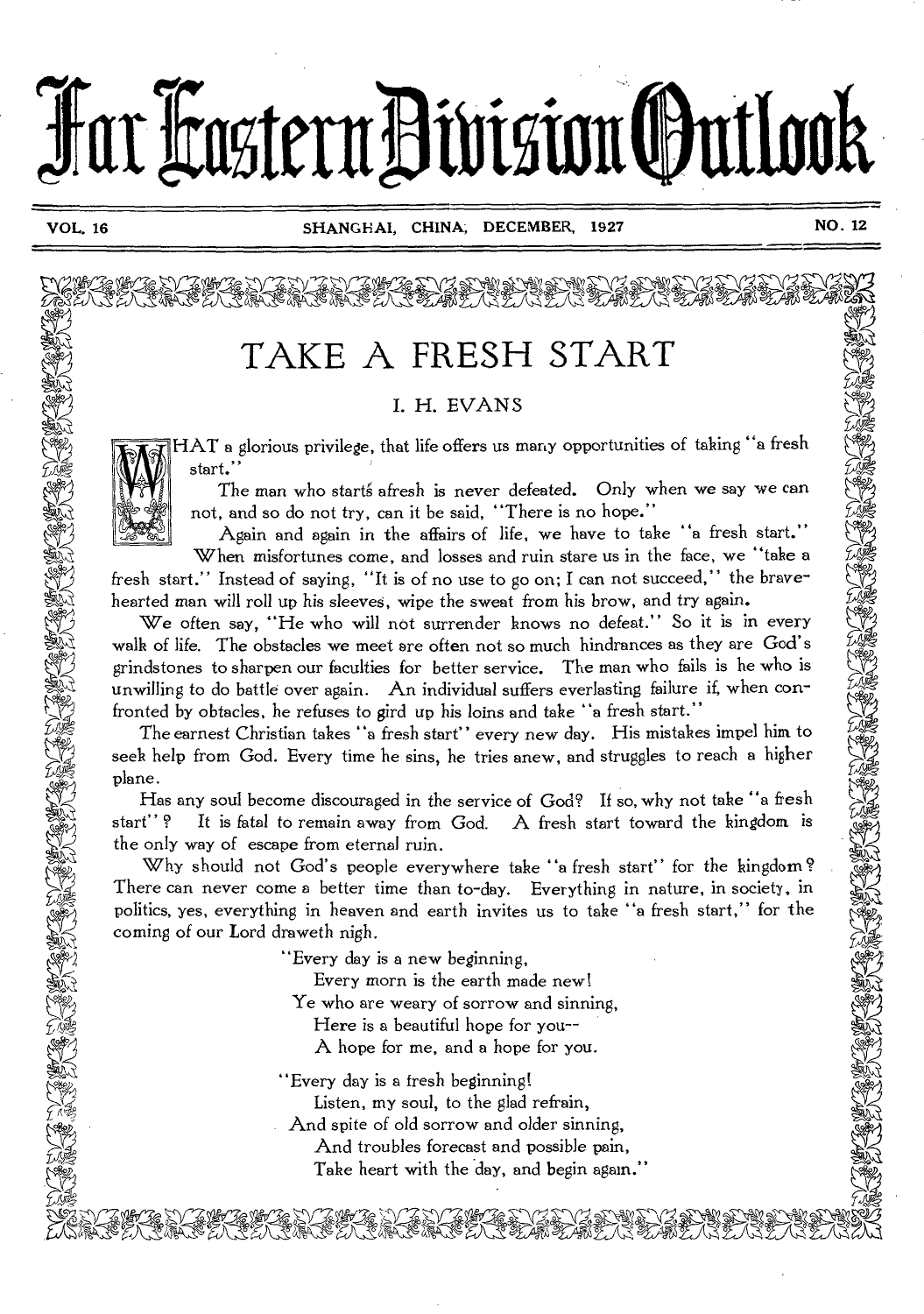## Reports from the Field

### **In South China**

FREDERICK GRIGGS I have attended the annual meetings of the North Fukien, the Swatow, and the Kwangsi Missions; and if conditions make it possible for our workers to get to Canton from their respedive fields, I shall also attend the Cantonese Mission meeting before going on to the Philippines the first of December.

There is a spirit of courage and progress throughout the South China Union that is very cheering. The wars and (the) rumors of wars are not Stopping the efforts of either the native or foreign workers. The meeting at Foochow was interrupted by the overturning of the government and consequent Street fighting. In one of these skirmishes, which took place just outside our compound, eighteen were killed. Yet we had a good meeting there.

After the meeting of the Kwangsi Mission, held at Wuchow we left on what was said to be the last boat going down the river, owing to the change of government; although we did not know this until we were on the boat. As we came down the river below Wuchow, the Kwangtung border was being closed with great rafts. However, our workers seem to have become accustomed to these conditions; so they go Steadily on with their work wherever they are at all permitted to do so.

PaStor Maloney and Brother Quade with their fellow workers are of most excellent cheer in pushing the work of the North Fukien Mission. A good baptismal service was held at the close of the meeting on Sabbath afternoon. The number of baptisms this year is not far from what it was last year. Pastor Maloney has not been able to get out over his field as he did last year; but in spite of this handicap he has kept well in touch with his workers and chapels.

In the school there has been a very good spirit, and Brother Quade feels that good substantial work is being done.

The annual meeting of the South Fukien Mission had been held a few weeks previous to my visit. I attended a general meeting at Hai 1 ung, to which some of the workers, and members of other churches were called. This is a small town several hours' ride up the river from Amoy, and we have an excellent interest here. At this place we dedicated a good chapel. The church here has a membership of about ninety. The evening meetings were so well attended that the police came to see about it, fearing that such large meetings might be productive of government disturbances. At the last meeting fifteen stood to signify their desire to continue the study of the truth. This number of persons with perhaps an equal number of others who are studying, makes about thirty persons with whom our evangelist and Bible women are working.

The school work at Amoy is going steadily forward, though Brother Carman tells of the efforts of student organizations to get control of it.

At Swatow a-beautiful new chapel was dedicated. This is one of the bed chapels I have seen in the Division. Such a place of worship will help the growth of our work in that Mission. Provision is made for living quarters for two families, and for the church school. The conditions in the province were such that Pastor Nagel felt warranted in taking a long itinerating trip, and Mrs. Nagel with her son and daughter is planning to go with her husband.

I have had the privilege of visiting all the chapels and schools in the Cantonese Mission field save five. These we could not reach because trains or boats were not running, or from want of time. Two churches were organized. One of these is in a town near Canton, and is the result of the work of the Young Peoples' Missionary Volunteer Society of the Canton Middle School. This society has for some time conducted a mission school and evangelistic work at this place. As a consequence they now have the pleasure of seeing a well-organized church of nearly twenty members, and a flourishing school of about fifty pupils.

The cheer and courage of Pastor Ham and his workers is inspiring, and this can be said of all the workers in all the missions. While they are not permitted to go on with their regular school work in Canton, yet a Strong Bible school is being conducted by Professor Wilcox and his faculty. A good elementary school is in progress also.

The Kwangsi Mission meeting was very successful, the workers being together between two and three weeks. Instruction was given in methods of work in all departments. Pastor Thomas has the hearts of his workers, and is leading them in a growing work. Our literature has been distributed and sold throughout the province, and a Strong foundation has been laid for future work.

A pretty little chapel has been fitted up in Hongkong in which to hold meetings in English. Pastor Shaw has a developing work here, and it seems certain that before long we shall have a Strong church center in Hongkong.

Union Mission headquarters are now being provided in Hongkong. Land suitably located has been purchased and plans drawn for the houses. Altogether our Cause is certainly onward in the South China Union Mission.

### **Notes from East Visayan Mission**

DURING the first part of September the writer visited Baybay, Pomponan, and Albeera, baptizing twenty-three believers. On another visit a little later to Babay and Mahaplag, sixteen were baptized, five of whom were from Hindang. Mahaplag is a little town away back in the mountains about 35 kilometers from Baybay and requiring a hike of 28 kilometers, from Buena-Fista on. Although the way is difficult, we were amply repaid for the effort; for at the end of the journey we met a fine company of Sabbath-keepers who are holding up the truth before the people in a splendid way. This church was organized September 23, 1927.

Through the activities of the church over thirty have been baptized at San Antonio thus far this year. Brother Pableo Podrero and Alejandro Alquino did the work of Studying with and preparing these for baptism.

At present our records show sixty baptisms in Mindanao, and with the Cagayan addition we have about seventy thus far for the conference year. May God bless Pastor Kintanar and his associates, so that by redoubled effort Mindanao may reach its goal of one hundred fifty by conference time, April 9, 1928.

Baptisms for Odober 'for the entire Mission total ninety-eight, thus increasing our membership to 1648.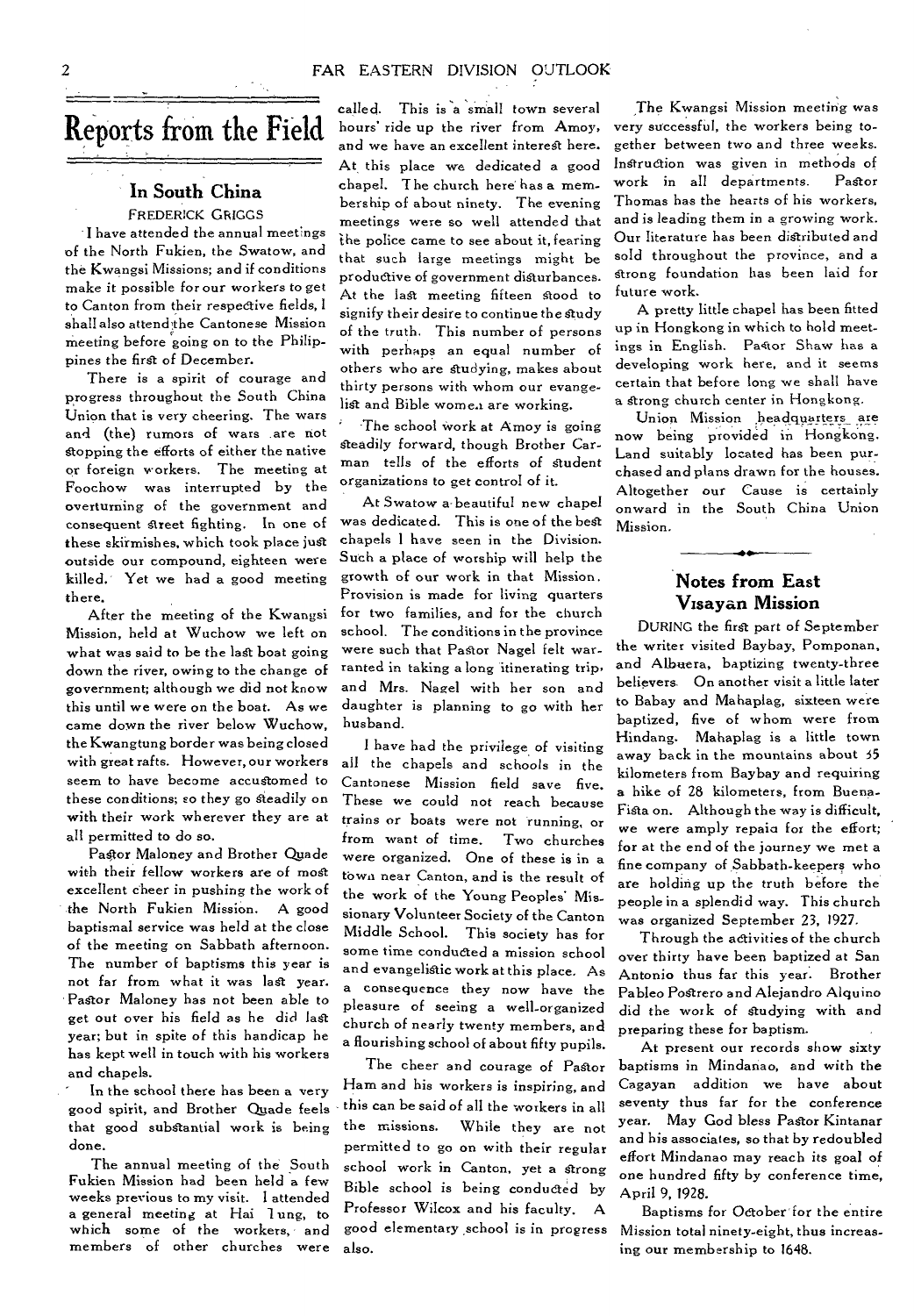## Note and Comment

### An Encouraging Report from Kulangsu B. L. ANDERSON

A DAY or two ago I received a letter from one of our evangelists working at a place where a chapel has lately been opened. He writes: "On Sabbath day, October 29, our Heavenly Father greatly blessed at the meetings held in the chapel at Phu Kiong. Counting all, men, women and children, there were from seventy to eighty people present, who listened quietly and attentively to the preaching of the gospel. The seats were all filled and many stood; but strangely enough, nearly all remained through the meeting *At* the close of the services invitations were given for any who wished to be listed as inquirers after the gospel. Ten persons raised their hands to signify their desire, and their names were registered as inquirers. Remember the preaching of the gospel at Phu Kiong in your prayers, and pray that a strong and zealous church may be raised up.

Though the country has been more or *less* disturbed by opposing political factions, yet we have endeavored to continue the preaching of the message. Quarterly meetings and other services have been conducted at the different churches and chapels. To date this year thirty-seven souls have been received into the church by baptism. Others *are waiting for this rite*, at places farther away.

### British North Borneo Annual Meeting

L. V. F1NSTER

THE British North Borneo annual meeting was held at Kudat, October to 10.

At this meeting it was planned to *divide* the British North Borneo Mission into two districts, putting in charge two of our oldest Chinese workers, thus giving Pastor Mershon more time to devote to the work of the *inland* tribes. Our workers returned to their homes with new courage and determination. After the meeting it was my privilege to visit some of our *stations* among the former head-hunting tribes of the interior of Borneo.

At Tenghilan we have a new school started among the Dusun people, and I was very much encouraged to see the interest taken by the people of that place in the school Some very promising young people are in attendance. While at Mengattal, it was our privilege to organize our first Dusun church. This is the first church organized among this tribe by any denomination. Brother Pasariboe, who has spent nearly four years in working among the Dusuns, is now beginning to see the fruits of his labor. Arrangements were made for one of these young Dusuns to assist Brother Pasariboe in his work of carrying the message to these people who have never yet heard that Christ came to this world.

I also had the opportunity to visit our school that was started a few months ago among the Muruts, another inland tribe. This school starting with an enrollment of thirty, had some of the finest young men that I have ever seen anywhere in this field. The infllu



*fl group of Dusuns. Brother Fussier reports the organization of the first Seventh-day Adventist church among this people.* 

ence of our teacher is having a wonderful effect upon the people. Let us pray that God may greatly bless the labors of these faithful workers, and that in a short time we may see many churches. organized in the interior of Borneo.

### Encouraging Words *from* Korea

E. J. URQUHART

THE tent meeting held recently at the city of Taikyu, near Keizan, was one of the most successful that we have conducted. Thirty adults attended the church on the first Sabbath after the *meeting* closed. A *former*  believer, one of the men who visited Japan in 1904 and brought the truth to Korea, after being in a backslidden condition for some sixteen years' was again bapt•zed at Taikyu, and rejoices once more in present truth.

We found good interests at several other places, especially at Chin-ju, where five hundred yen from the extension fund, together with other money, was *used* in the erection of a representative little chapel. There are good prospects before us at Chen-ju, as this is one of the largest places in the south and is the center for a fairly large district.

### Studying the Mongolian Language

EIGHT men have already been assigned to service in the Mongolian section of the Sungari-Mongolian Mission. Four of these, with six women, are studying the Mongolian language at the present time in the city of Hailar in the northwestern sector of the province of Heilungkiang, Manchuria. Two of the men who are at work among the Mongolians have been following a group of herdsmen during the summer and fall months, but have come back to spend the winter at their base, a considerable distance north of Hailar. One worker traveled this summer in the south and one in more distant regions of Mongolia. It is planned that following the close of the winter upon which we have entered, the laborers for Mongolia who are now studying the language shall go in groups to various sections where prospects are good for teaching the, people concerning salvation through the Lord Jesus and preparation for *His*  coming.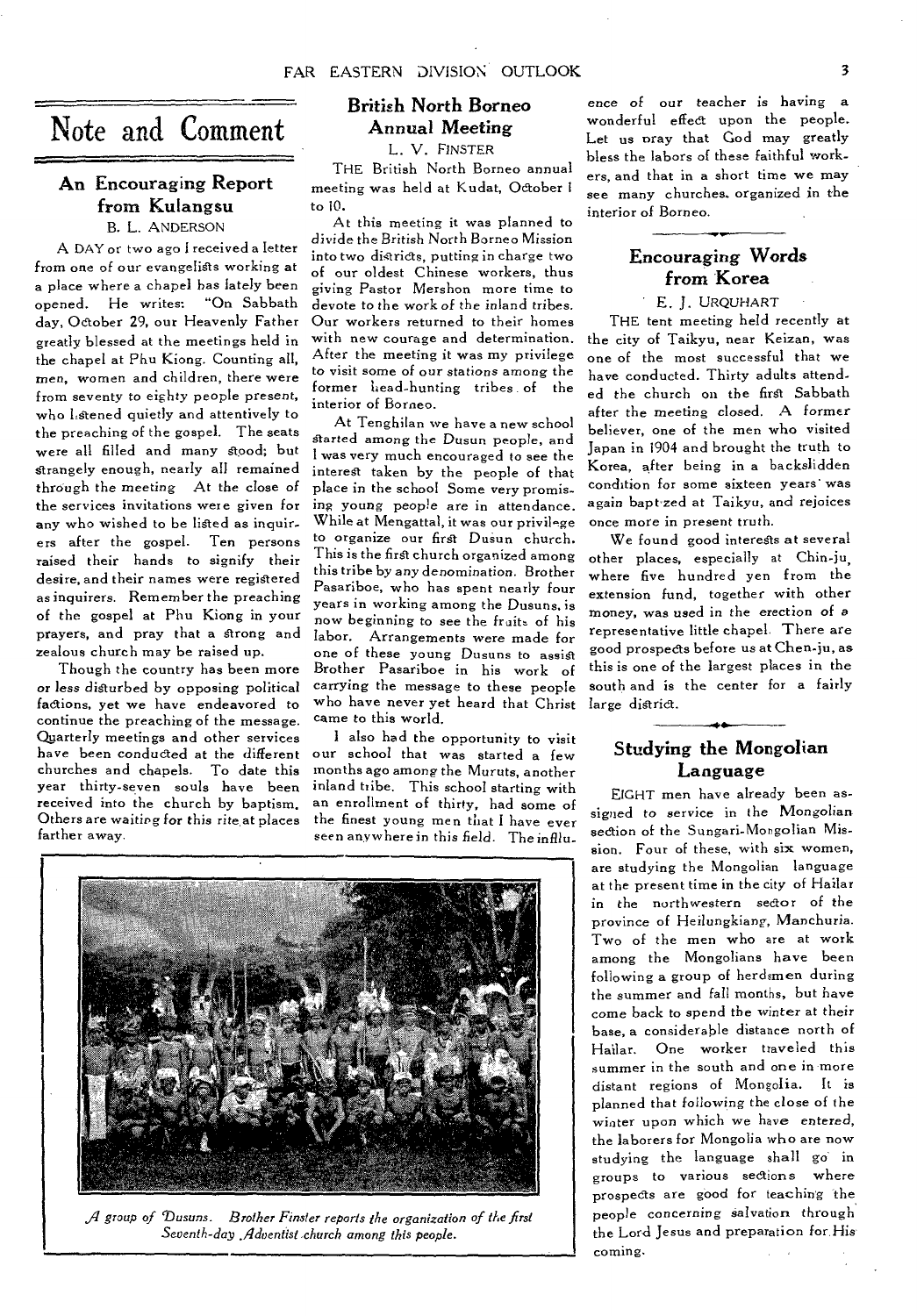

Central China Union workers gathered at the general meeting *held* in Hanlon) *November 10-20* 

### • Central China Meeting H. W. MILLER

AT the time of the Central China Union meeting, held in Hankow from November 10-20, more than a year had passed since our brethren in Central China had had opportunity of coming together; and for nearly half of that time our workers had been in touch with the stations only through correspondence, or through reports coming from those who from time to time have come from the distant parts to such centers as Hankow and Shanghai, the latter instances having been very few. Since this field has been in the midst of the political and military storm of the past year, we having at times despaired as to the condition of our work and workers in this great Union, the privilege of attending that workers' institute surely brought courage to us all.

Previous to this meeting, Brother James had visited his old station at Kiukiang, and Brother Davis had been down to Changsha to look over the situation there and get in touch with mission work. Brethren Strickland and Hilliard had been up to Yencheng, Honan, and Brother Graham had reached his field of labor, Hupeh.

The call made to our Chinese workers to attend this general meeting at Hankow was sent out in faith, and when the day came for the opening, it found seventy-four of our leading workers present from our various church Penters within the five provinces that riences related by our workers: for and means to carry forward the work-

make up the Central China Union. All the workers except three in the northern part of Honan, three from the province of Hunan and two each from Kiangsi and Hupeh, were able to attend. These ten were cut off by war conditions,being unable to get through transportation; but all tho<sup>•</sup>ght that it was a special act of providence that the way had been prepared for such a large group, hitherto unable to get together, to come at the date appointed. While the institute was in session, Hankow again changed governments, the one army retreating and the new Nationalists' army entering and settling in the camps around the city; and although the city was in a very great stir and confusion, our meetings went on quietly without the slightest interruption.

Brother Frederick Lee, from the Signs Press, former superintendent of the Central China Union, and Brother D. E. Rebok, together with the writer, were invited to attend the meeting. We arrived there one day late owing to delays on the Yangtze river. Pastor Lee gave one Bible study each forenoon, as well as carrying the evening service throughout the time of the Institute. Professor Rebok conducted a series of Studies on *Righteousness By Faith,* which were greatly enjoyed and very instructive. The afternoons were devoted to round table discussions, testimony serv*ices,* and reports.

We wish that space would permit us to report some of the interesting experitruly many of them were experiences comparable to the trials of the Apostolic church. Throughout all the testimonies there was a strong note of courage evidence that our church of Central China has been greatly strengthened by the trials through which it has passed.

Our attention was called to the fadt that our church lost in all thirteen workers and members, who had been put to death violently by bandits, robbers, and labor organizations. An. equally large group were present who had suffered at the hand of bandits and various local organizations, had been beaten, placed in prison, and in some instances, threatened with death. But these brethren had only words of praise for the sheltering care of the Lord over them during these trials. Our work seems to have suffered equally in the four provinces of Hupeh, Honan, Hunan, and Kiangsi. No single place escaped.

Pastor N F. Brewer, superintendent of the Central China field, conducted the round table discussions, this being the first opportunity he has had of meeting with the workers of his newly appointed field. These were conducted in an interesting and helpful way; and all through the meeting not the slightest incident occurred to affect in any way the unity of the session. Through it all there was a beautiful spirit of cooperation and an earnest desire manifest for more efficient ways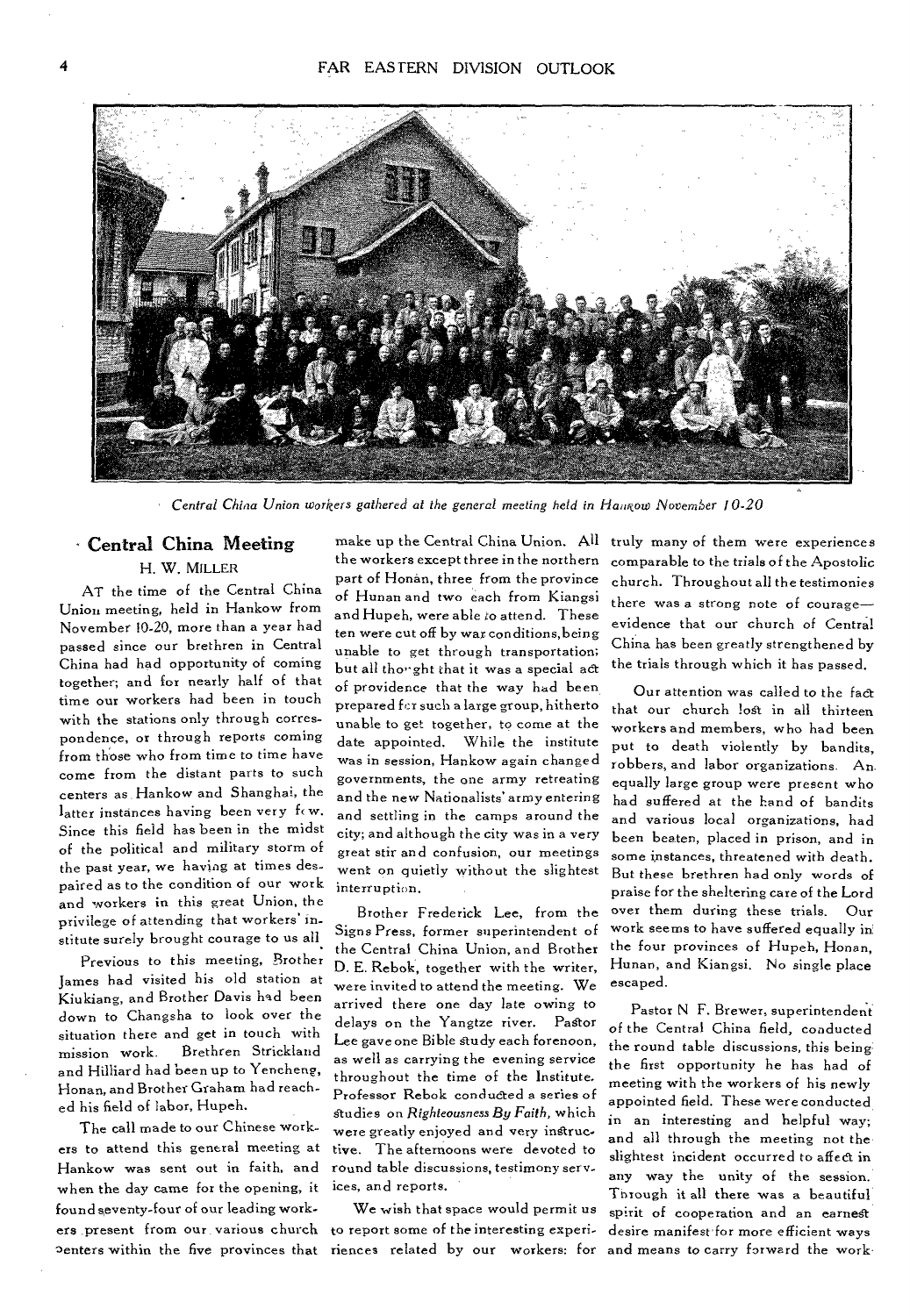in this, the largest *union mission* of the world.

Plans were laid for entering new territories, and for the immediate reaching out to and strengthening of all the churches. It was arranged that Pastor James devote his entire time to field work in the Union, and also to look after the interests of the Sabbath School Department.

Pastor Liu Chung Kwang was invited to take the directorship of the Kiangsi *Mission.* Pastor Liu was one of those who had been put in prison He has shown special capability in the ministry, and was considered well qualified to take this important responsibility. Mr. Tai, the present treasurer of the Hunan Mission was invited to join Pastor Liu in his work, becoming treasurer of the Kiangsi Mission. At present the Shensi Mission has no director, but Brother Ch'ing, who has looked after the work in Shensi during the absence of our foreign workers, was made treasurer of the Shensi Mission and will temporarily care for the interests of our work there. Notwithstanding the fact that we have lost considerable in membership in this Union our losses have not been as great as was at one time anticipated. Our bretheren were able at this meeting to report the addition of a number *of*  new members and of some new companies. Thus it is evident that the spirit of the Lord is at work upon hearts.

On the afternoon of the last Sabbath a call to renewed consecration was made, to which all responded heartily, dedicating themselves, their time, strength, and energy to the finishing of the work. Then the ordinances were celebrated, the service being conducted by our local pastors. There was a unanimous expression regarding this meeting, that it was one of the best in the *history of* our work in Central China.

Our brethren feel that within two years, with the blessing of God, we should be able to double our membership in this Union. We have great reason for believing that the way is now opening for us to again enter upon our -work in the Central China Union.

Through sincere prayer we are brought into connection with the mind of the Infinite.—" *Mrs. E. G. White.* 

### Institute Work in'Kiangsu and Chekiang

MRS. B. MILLER

AFTER an itinerating trip in the two provinces of Kiangsu and Chekiang which lasted for two months, I returned yesterday with our Bible women to Shanghai. During this time we remarked how good and kind our Heavenly Father was to us, to protect us from all harm and danger. Stopping at a few places to hold meetings with a few believers, we were three days by sedan chair in reaching our farthest station. Our dear brethren and sisters received us gladly wherever we went. The third angel's message has the same power in China as everywhere else in the world to unite His children as one family in Christ *Jesus.* 

Though our country people were rushed with work, many gathered for daily Bible study, and we realized much of God's Holy *Spirit* in our midst. At one place one of our brothers came to the chapel sad in heart. He told us his son had been ill for twenty days with typhoid fever, and was dying. We knelt down before God and prayed in faith that if it were His will He would heal the boy. The next day this man sent a messenger from his home to tell us that when he returned from the prayer service he found the boy restored: Jesus is still performing miracles in the midst of His people, to make great His name among the Gentiles.

At another place one old brother related this experience: He said that on the day of fasting and prayer observed last spring, he had gone up into a high mountain and there fasted and prayed for three days. He told me during this time he neither felt hungry nor thirsty. Two years ago this old man was a devout idol worshiper He could not read. To-day he can read his Bible and hymn book, and the love of Jesus beams forth from his face.

On the itinerary just completed I have been comforted in many ways. We can see that God *is* working in the hearts of these dear people, and the honest in heart are being gathered out. Ere *long* the last one will be gathered in, and Christ will come Then *from*  every nation, kindred, tongue, and people, will go forth the cry, "Lo, this is our God; we have waited for Him, and He will save us." May God help us to trust Him to finish the work; "for *in* the Lord Jehovah is everlasting Strength." Isa. 26:4.\_ . -

### Opening Work in Japanese Saghalien H. F. BENSON

IN July *of this* year, two colporteurs began a systematic canvass of the island of Saghalien. Japanese Saghalien lies between parallels forty-six and fifty, and is the empire's most northern possession. A number of interested ones were found in different places, but in Shiritori (a city too new to appear on any but the most recent maps) was a company of *inquirers* thirsting for more light. The leader of this company was a man who had been reading our magazine for several years, but the colporteur was the first of our workers whom he had met.

I received a call to give this company further instruction, and, accompanied by Brother Yamamoto, I *visited*  Shiritori in August. We held Bible studies with the group of interested ones, and were also asked to hold meetings in the home of one of the most prominent merchants in the city. The attendance at these meetings was good, and the call now comes for us to locate a worker in Shiritori. This city, which is about eighty miles south of the boundary between Japanese and Russian Saghalien, is the third in size in the island and is one of the most promising fields that I have visited. No church has a worker located within a hundred miles of this place. Land is cheap, but it *is advancing* in price rapidly. A worker and a small amount of money expended for a good location for a church and a home for the worker, if available in the near future, should bring large returns in souls. The people will gladly attend meetings, especially during the long winter evenings. They want something better than the cheap theatres and movies that are flooding this outpost of civilization. Will you come to the aid of the Lord of the harvest, that this work may be started now?

### • In the Kirin Province

Pastor *F.* M. Larsen, director of the Kirin Provincial Mission, writes of a recent visit by Pastor Esteb and himself to Tsitsihar, in Heilungkiang province, *and* at Harbin. More than \$1,300 Mexican came to them through Harvest Ingathering.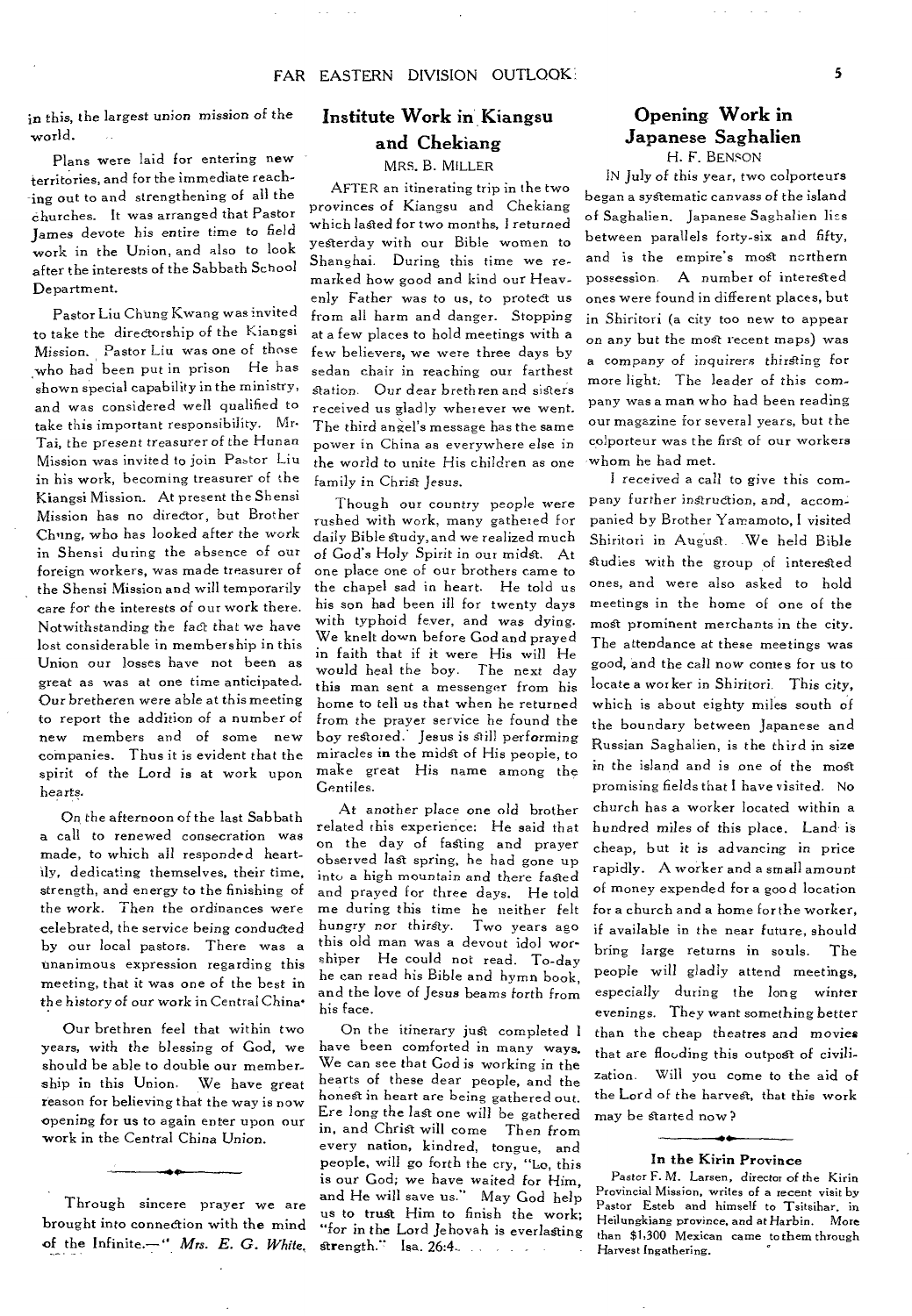### **The South Chosen Provincial Mission—Biennial Report C.** W. LEE

*(Synopsis of report Tendered by Pastor C. W. Lee, director of the South Chosen* Provincial mission, *during the 1927 biennial session of the Chosen Union)* 

THE South Chosen Mission embraces the four south provinces and seven prefectures of the provinces lying to the north. The reason for including these prefectures is that the routes of travel cross them and that they are easy of access from the south. Our territory is about one third of all Chosen, and the population is about forty-four per cent, of the whole of Chosen. There are eighty-six prefectures and five incorporated cities in our territory. We have believers in each one of the cities, and have a mission-owned church in one, with a rented building in another. We also have believers in thirty. three of the prefectures. Our believers are in fifty-six different places. This means that there are scarcely two places in the same prefecture, where our believers are to be found. Our work is widely scattered.

Should one start out from Keizan north and make a circuit through the whole field without returning home once, making no allowance for Sabbaths and other things that would lengthen the time ( such as delays in getting boats or being hindered by storms ), staying one night in a place and going the next day, it would take a total of eighty days to cover the field.

#### **Our Constitueney**

During the past biennial period, 1925-1926, we baptized 169, and made a net gain of 121. This makes our membership at the end of 1926 four hundred twenty-six. We thank God for these gains.

At the end of the last period we had seventeen companies ( some fully organized and some only organized as a Sabbath school ), and twenty-one isolated families or individuals, making the total places represented thirty-nine. Besides our organized churches, we now have twenty companies and thirtythree isolated believers.

#### Church **Bu d** ngs and Property

At the end of the former biennial period we had fourteen mission-owned houses of worship. At the present time we have twenty-one. The present seating capacity is approximately seventeen hundred, and the value of

our church property has increased to approximately 11,000 yen.

Colportage and Tract Society Work During the past two years twentynine have reported colportage work, aside from distribution of literature by evangelistic workers and home missionary societies. Out of the twentynine colporteurs twenty-three have devoted six months or more to this<br>work. The tract society sales have The tract society sales have been 23,544.17 yen during the past two<br>years, a gain of 5,883.22 yen over the former biennial period.

Nor do we count it all in books sold or in total of sales. Our colporteurs have done much evangelistic work. As a result we have many new places of labor. The reason that our work is so spread out is that the colporteurs have made the openings in the majority of cases, and it has kept our evangelists so busy caring for the interests thus created that we have not been able to select new places and enter them. This literature work is our hope of reaching every part of our territory.

In closing Pastor Lee reported the tithes and offerings, the Sabbath school gifts on missionary endeavor, and the activities of the young people during the biennial period. Progress has been made in every line.

The needs of the South Chosen Mission are many, but God is blessing the brethren and sisters as they are endeavoring to do their part in an effort to meet these needs insofar as their resources and their sacrifices permit. Considerable is being ' done to gather the children into our own schools. Plans have been laid for aggressive evangelistic efforts in various sections. In South Chosen there are many evidences of the Lord's special blessing and leading.

#### **Getting Back into Nanning**

ON Tuesday afternoon, November 1, Pastor P. V. Thomas, Dr. D. D. Coffin, and Brother Loren F. Schutt left Hongkong for Nanning, Kwangsi. Brother Thomas has already made one trip into Nanning sirce the families left that station; and now the three men of our foreign staff in Kwangsi are going. Their families remain in Kowloon, opposite Hongkong. for a time.

It is planned to hold a general meeting in Wuchow, on the Kwangsi border, in mid-November, and Pastor Thomas will be *in* attendance at this gathering before he goes on up to<br>Nanning. Professor Frederick Griggs will also be at the Wuchow meeting. **Dr.** Coffin and Brother Schutt will press on into Nanning without delay. There has been no looting of mission properties at Nanning, and some faithful Chinese have continued running the hospital-dispensary as best they could, meeting most of the expenses of maintenance the past few months

It was a blessed privilege to spend a farewell hour with the Nanning workers just as they were leaving. The families did not care to be separated, but conditions as yet will not permit of the return of the women and children. The little ship that takes them as far as Wuchow is known as the "Chang-An," and is shown in part in the accompanying view of the party seeing them off. From left to right those in the picture include (I) the younger son of Dr and Mrs. Coffin (with *amah); (2)* Pastor A.L Ham; 13) Mrs. Coffin; (4) Dr. D D.Coffin; (5) older son of Dr. and Mrs. Coffin; (6,7 Lyman W. Shaw and wife;  $(8)$  Pastor) C C Morris; (9,10) Mrs.P.V.Thomas and child; (11) Pastor  $PV$  Thomas; (12.13) Loren F. Schutt and wife; (14,15) P.L Williams and wife. **c. c.** 



*Party of workers of the Nanning (Kwangsi) mission about to start back to their station. Present conditions forbid the return of the' wives and children.*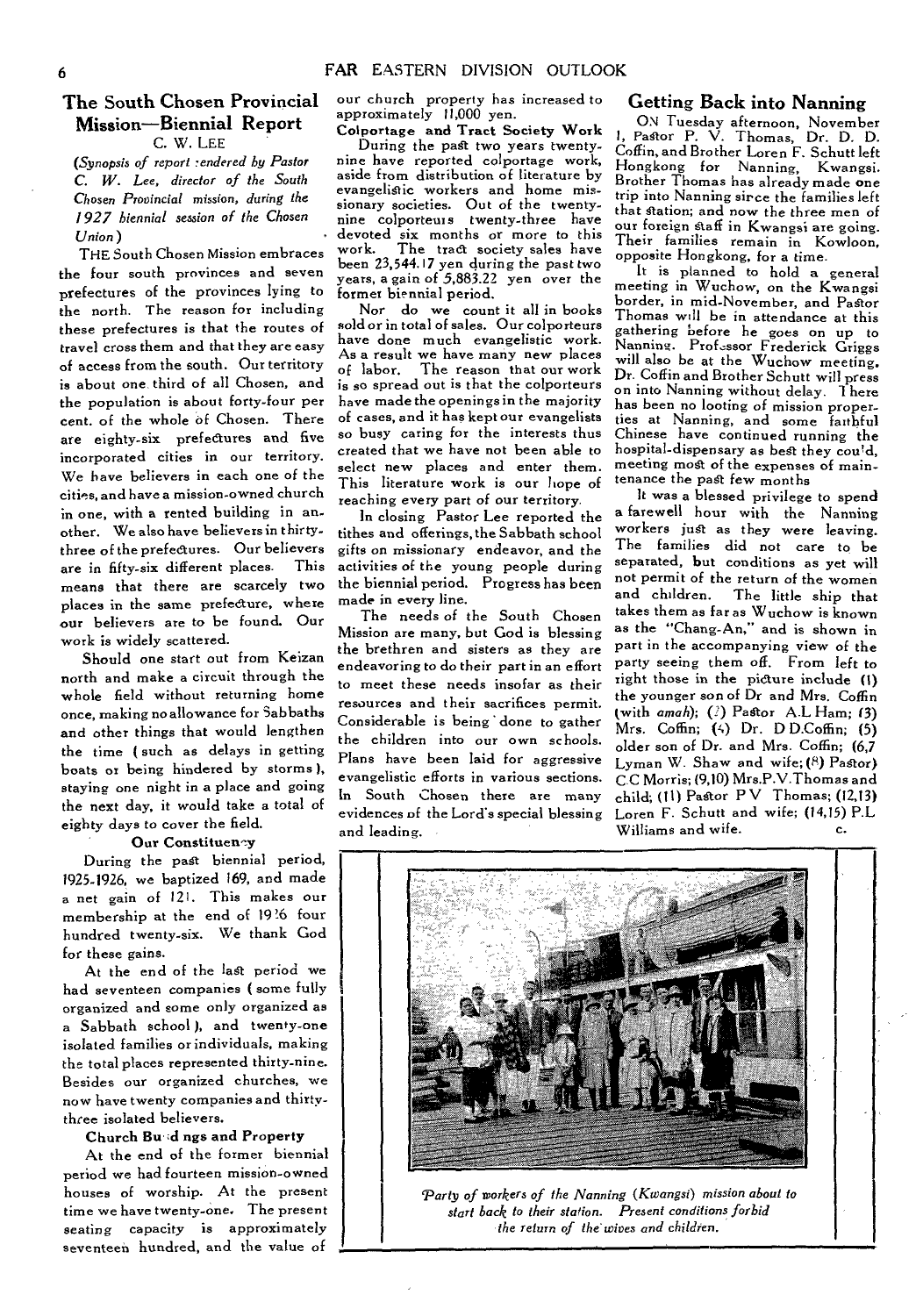### $\overline{z}$

## GENERAL ARTICLES

#### **A Prayer**

LORD, take my heart; for I cannot give it.

It is Thy property.

Keep it pure, for I cannot keep it for Thee.

Save me in spite of myself, my weak, unChristlike self.

Mold me, fashion me, raise me into a pure and holy atmosphere, where the rich current of Thy love can flow through my *soul.—"Christ's Object Lessons.'* 

### **Get the Habit**

### FREDERICK GRIGGS

I HAVE often called attention to the fact that it is possible for many of us to do much more reading than we ordinarily accomplish. Two letters which have recently come to my hand from members of the Ministerial Association give evidence of this, and I quote from them. The first one received is from Brother I. C. Schmidt, of Medan, Sumatra, N. E. I. He says:

"The Ministerial Reading Course has been .the means of starting me out reading. That is, I used not to read *so very* much, and now, the Reading Course constitutes but a small part of my reading. I greatly enjoy every book that comes to me through this avenue, besides the regular readings that cometo me from Shanghai. They are both a great help and an inspiration to me and to my workers My *wife* and I are just finishing the third volume of Motley's 'Rise of the Dutch Republic,' which we find exceedingly interesting. 'Wesley *s* Century' is an *inspiring book* to read.

"For years we had hardly anything for our members to read outside the Sabbath School Quarterly, but now we have various books in the Malay. and also a course of reading for our Asiatic workers to pursue. This, I find, is a splendid thing. It is most encouraging to me to see our Asiatic workers develop.

The other member of the Association from whom we have recently heard is Mrs. Elizabeth Mershon, of Jesselton, British North Borneo. She has b-come so interested in the Ministerial Reading Course that she has "begun at the beginning." and has now nearly finished reading all the books required in the Reading Courses since 1914. *She says:* 

"Having finished the books for the Reading Course No. 1. I want to report on same I have been doing some intensive reading this year,

and I am pleased to report having obtained a great dell of pleasure and interest in the books I have read. When I finished the task I had set for myself to accomplish, I felt something like Alexander the Great *when* he had conquered the world, and had no further fields to conquer. However, 1 feel that I have further fields to conquer, as this Reading Course experience has gotten me started on reading books not in the Reading Course. Another benefit I have received from this, *is* the studying up of subjects that I have come across in the course *of* reading these books, I have felt that I have missed such a lot in not having started on the ReadingCourses *sooner.* 

"In addition to reading the books called for in the courses, I have had my husband search his files for everything connected with the courses from the beginning. I have endeavored to do good, thorough work, and I have certainly been repaid by the help I have received in the doing of it."

God demands the best of every worker. Few of us work to the full measure of our possibilities, and we are held accountable for what we might have done to qualify ourselves for more efficient service for God. The reading habit is one that has to be acquired by most people. Much time often goes to waste that can be thus profitably employed; and it is the duty of every worker, and it should be his pleasure also, to gain through good reading all the knowledge possible to fit him more fully to work for others. Let us improve all our time to the glory of God.

### **Some Thoughts Regarding Sabbath Observance.**

4.•

#### FLORENCE E. WOOD

"REMEMBER the Sabbath day to keep it holy." Ex.20:8. Doubtless, this admonition would not have been given had there been no danger that in our busy lives we might forget. We think of the sixth day of the week as "preparation day" for the Sabbath, and such it is, but if on this day only we have the Sabbath in mind, we are certain to fall short of keeping it in an acceptable way. During the week every plan that is laid should be done in such a way that its accomplishment will in no way infringe upon the hours of the Sabbath.

We are careful in many ways that the Sabbath shall not be desecrated. We have become accustomed to lay aside our secular duties; deliveries of merchandise are not made to our homes on the Sabbath; workmen do not come on that day to repair the leaking faucet or electric lights. Everything about

our homes *is* more or less in readiness, but are there not other things just as essential to proper Sabbath observance which we sometimes overlook?

As a people, there has been a growing tendency among us to utilize the hours immediately following the Sabbath, Saturday evening, for purposes which are perfectly legitimate in themselves and which have their rightful place in our lives, but following so soon after the Sabbath, take away much of its sacredness. Among these might be mentioned,—entertainments, programs, and social gatherings of various kinds. Might not those uncharitably disposed toward our faith feel that having remembered the Sabbath we forget it as speedily as possible?

Not only this, but it is impossible for those responsible for the successful execution *of* such *functions* to completely abolish thoughts regarding them during the Sabbath, and immediately at its close enter enthusiastically into preparation for that which is to follow in a few minutes. Is not much mental activity during the Sabbath necessarily expended upon these things rather than upon subjects appropriate for Sabbath meditation? And what of the effect upon the children whom we are endeavoring to bring up in this truth? If the event is something of interest to them, it is certain to engage their thoughts and conversation many times during the Sabbath. We are all aware that even adults frequently experience the same difficulty.

Not only so, but it often happens that time after the close of the Sabbath would be insufficient, so preparation for the evening begins before the sun has even set.

We would not take the position that it is always wrong to hold a gathering on Saturday night. Doubtless, there are occasions when *a* lecture or other entertainment might in no way interfere with the proper observance of the day which it follows, but as a rule, is the custom of making the hours immediately following the Sabbath a time of special recreation really a good one? Is it right?

The Sabbath was made for man, and God would have him put by his labor on that day, as He Himself rested after His six days' work of creation.— *"Testimonies," Vol. IV, p. 247.*